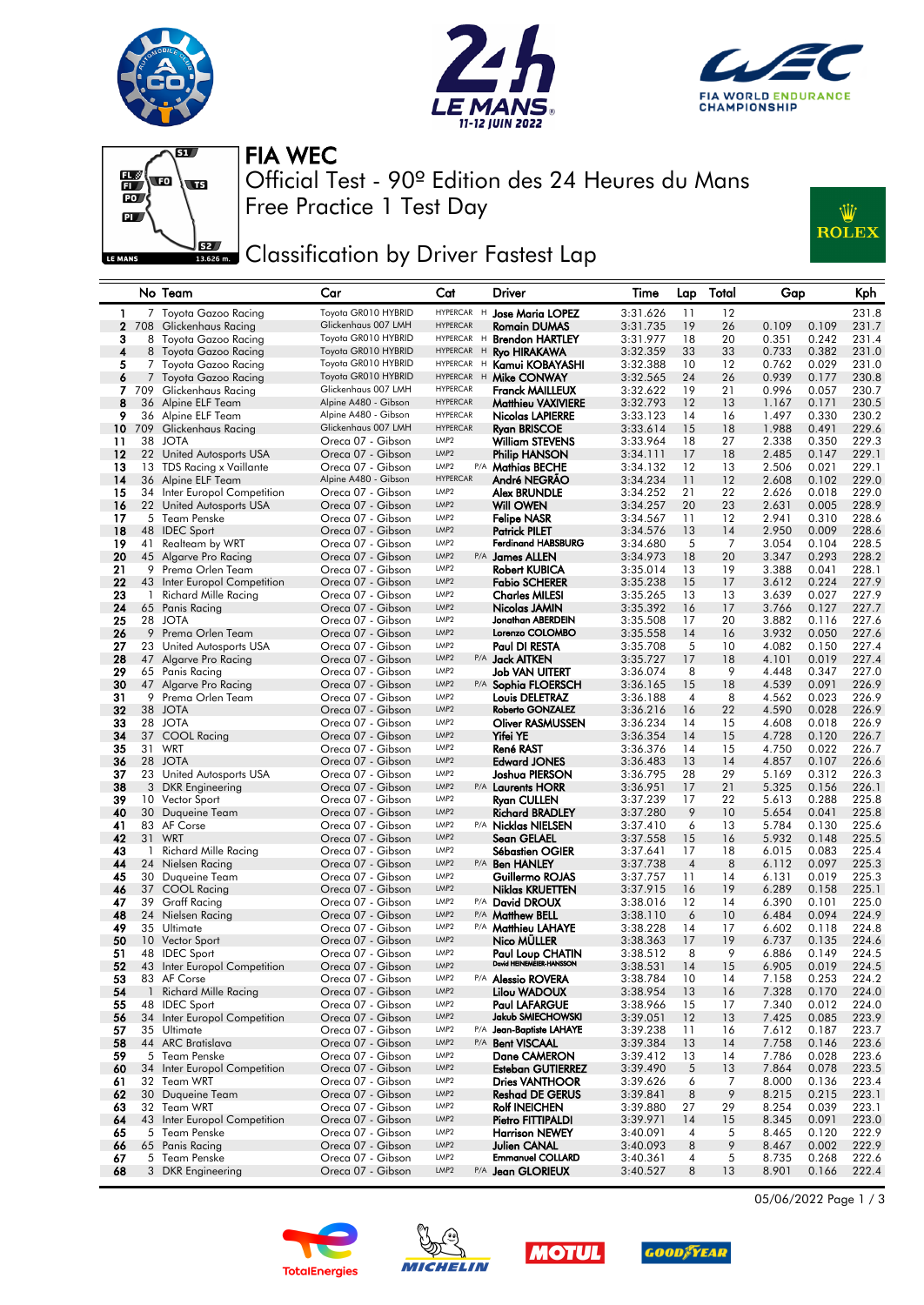







Free Practice 1 Test Day Official Test - 90º Edition des 24 Heures du Mans FIA WEC

## **JERE** Classification by Driver Fastest Lap



|            |    | No Team                                    | Car                                                | Cat                                  | Driver                                           | Time                 | Lap            | Total          | Gap              |                | Kph            |
|------------|----|--------------------------------------------|----------------------------------------------------|--------------------------------------|--------------------------------------------------|----------------------|----------------|----------------|------------------|----------------|----------------|
| 69         |    | 83 AF Corse                                | Oreca 07 - Gibson                                  | LMP2                                 | P/A François PERRODO                             | 3:40.902             | 6              | 9              | 9.276            | 0.375          | 222.1          |
| 70         | 41 | Realteam by WRT                            | Oreca 07 - Gibson                                  | LMP <sub>2</sub>                     | <b>Rui ANDRADE</b>                               | 3:41.240             | 5              | 22             | 9.614            | 0.338          | 221.7          |
| 71         |    | 44 ARC Bratislava                          | Oreca 07 - Gibson                                  | LMP2                                 | P/A Tristan VAUTIER                              | 3:41.261             | 10             | 14             | 9.635            | 0.021          | 221.7          |
| 72         |    | 13 TDS Racing x Vaillante                  | Oreca 07 - Gibson                                  | LMP <sub>2</sub>                     | P/A Tijmen VAN DER HELM                          | 3:41.380             | 8              | 10             | 9.754            | 0.119          | 221.6          |
| 73         |    | 47 Algarve Pro Racing                      | Oreca 07 - Gibson                                  | LMP <sub>2</sub>                     | P/A <b>John FALB</b>                             | 3:42.459             | 7              | 9              | 10.833           | 1.079          | 220.5          |
| 74<br>75   |    | 45 Algarve Pro Racing<br>39 Graff Racing   | Oreca 07 - Gibson<br>Oreca 07 - Gibson             | LMP <sub>2</sub><br>LMP2             | P/A Steven THOMAS<br>P/A Eric TROUILLET          | 3:42.983<br>3:43.616 | 21<br>12       | 22<br>18       | 11.357<br>11.990 | 0.524<br>0.633 | 220.0<br>219.4 |
| 76         |    | 35 Ultimate                                | Oreca 07 - Gibson                                  | LMP <sub>2</sub>                     | <sup>P/A</sup> François HERIAU                   | 3:43.633             | 11             | 16             | 12.007           | 0.017          | 219.3          |
| 77         |    | 27 CD Sport                                | Ligier JSP217 - Gibson                             | LMP <sub>2</sub>                     | P/A Steven PALETTE                               | 3:44.535             | 11             | 14             | 12.909           | 0.902          | 218.5          |
| 78         |    | 24 Nielsen Racing                          | Oreca 07 - Gibson                                  | LMP <sub>2</sub>                     | P/A Rodrigo SALES                                | 3:45.111             | 8              | 18             | 13.485           | 0.576          | 217.9          |
| 79         |    | 39 Graff Racing                            | Oreca 07 - Gibson                                  | LMP <sub>2</sub>                     | P/A Sébastien PAGE                               | 3:46.139             | 15             | 17             | 14.513           | 1.028          | 216.9          |
| 80         |    | 3 DKR Engineering                          | Oreca 07 - Gibson                                  | LMP <sub>2</sub>                     | P/A Alexandre COUGNAUD                           | 3:46.392             | $\overline{4}$ | 6              | 14.766           | 0.253          | 216.7          |
| 81         |    | 44 ARC Bratislava                          | Oreca 07 - Gibson                                  | LMP <sub>2</sub>                     | P/A Miroslav KONOPKA                             | 3:51.078             | 8              | 18             | 19.452           | 4.686          | 212.3          |
| 82         |    | 27 CD Sport                                | Ligier JSP217 - Gibson                             | LMP <sub>2</sub>                     | <sup>P/A</sup> Christophe CRESP                  | 3:52.803             | 6              | 11             | 21.177           | 1.725          | 210.7          |
| 83         |    | 13 TDS Racing x Vaillante                  | Oreca 07 - Gibson                                  | LMP2                                 | P/A Philippe CIMADOMO                            | 3:52.979             | 9              | 12             | 21.353           | 0.176          | 210.5          |
| 84         |    | 27 CD Sport                                | Ligier JSP217 - Gibson                             | LMP <sub>2</sub>                     | P/A Michael JENSEN                               | 3:53.643             | 9              | 10             | 22.017           | 0.664          | 210.0          |
| 85         |    | 64 Corvette Racing                         | Chevrolet Corvette C8.R<br>Chevrolet Corvette C8.R | <b>LMGTE Pro</b><br><b>LMGTE Pro</b> | <b>Tommy MILNER</b>                              | 3:54.690             | 19             | 19<br>28       | 23.064           | 1.047          | 209.0<br>209.0 |
| 86<br>87   |    | 64 Corvette Racing<br>63 Corvette Racing   | Chevrolet Corvette C8.R                            | <b>LMGTE Pro</b>                     | <b>Nick TANDY</b>                                | 3:54.722<br>3:54.766 | 10<br>11       | 15             | 23.096<br>23.140 | 0.032<br>0.044 | 208.9          |
| 88         |    | 63 Corvette Racing                         | Chevrolet Corvette C8.R                            | <b>LMGTE Pro</b>                     | Nicky CATSBURG<br>Jordan TAYLOR                  | 3:54.904             | 15             | 18             | 23.278           | 0.138          | 208.8          |
| 89         |    | 63 Corvette Racing                         | Chevrolet Corvette C8.R                            | <b>LMGTE Pro</b>                     | <b>Antonio GARCIA</b>                            | 3:55.303             | 14             | 16             | 23.677           | 0.399          | 208.5          |
| 90         |    | 91 Porsche GT Team                         | Porsche 911 RSR - 19                               | <b>LMGTE Pro</b>                     | Gianmaria BRUNI                                  | 3:55.467             | 8              | 11             | 23.841           | 0.164          | 208.3          |
| 91         |    | 74 Riley Motorsports                       | Ferrari 488 GTE Evo                                | <b>LMGTE Pro</b>                     | Felipe FRAGA                                     | 3:55.474             | 12             | 14             | 23.848           | 0.007          | 208.3          |
| 92         |    | 92 Porsche GT Team                         | Porsche 911 RSR - 19                               | <b>LMGTE Pro</b>                     | <b>Laurens VANTHOOR</b>                          | 3:55.542             | 3              | $\overline{4}$ | 23.916           | 0.068          | 208.3          |
| 93         |    | 51 AF Corse                                | Ferrari 488 GTE Evo                                | <b>LMGTE Pro</b>                     | Daniel SERRA                                     | 3:55.563             | 10             | 13             | 23.937           | 0.021          | 208.2          |
| 94         |    | 51 AF Corse                                | Ferrari 488 GTE Evo                                | <b>LMGTE Pro</b>                     | <b>Alessandro PIER GUIDI</b>                     | 3:55.585             | 3              | 9              | 23.959           | 0.022          | 208.2          |
| 95         |    | 51 AF Corse                                | Ferrari 488 GTE Evo                                | <b>LMGTE Pro</b>                     | James CALADO                                     | 3:55.598             | 5              | 8              | 23.972           | 0.013          | 208.2          |
| 96         |    | 85 Iron Dames                              | Ferrari 488 GTE Evo                                | <b>LMGTE Am</b>                      | Michelle GATTING                                 | 3:55.678             | 12             | 13             | 24.052           | 0.080          | 208.1          |
| 97         |    | 52 AF Corse                                | Ferrari 488 GTE Evo<br>Porsche 911 RSR - 19        | <b>LMGTE Pro</b><br><b>LMGTE Am</b>  | Miguel MOLINA<br><b>Alessio PICARIELLO</b>       | 3:55.693             | 5              | 7              | 24.067           | 0.015          | 208.1          |
| 98<br>99   |    | 99 Hardpoint Motorsport<br>52 AF Corse     | Ferrari 488 GTE Evo                                | <b>LMGTE Pro</b>                     | Davide RIGON                                     | 3:55.780<br>3:55.817 | 11<br>13       | 12<br>15       | 24.154<br>24.191 | 0.087<br>0.037 | 208.0<br>208.0 |
| 100        |    | 57 Kessel Racing                           | Ferrari 488 GTE Evo                                | <b>LMGTE Am</b>                      | <b>Frederik SCHANDORFF</b>                       | 3:55.818             | 15             | 16             | 24.192           | 0.001          | 208.0          |
| 101        |    | 92 Porsche GT Team                         | Porsche 911 RSR - 19                               | <b>LMGTE Pro</b>                     | Kevin ESTRE                                      | 3:55.882             | 4              | 7              | 24.256           | 0.064          | 208.0          |
| 102        |    | 91 Porsche GT Team                         | Porsche 911 RSR - 19                               | <b>LMGTE Pro</b>                     | Frédéric MAKOWIECKI                              | 3:55.885             | 5              | 7              | 24.259           | 0.003          | 208.0          |
| 103        | 74 | <b>Riley Motorsports</b>                   | Ferrari 488 GTE Evo                                | <b>LMGTE Pro</b>                     | Shane VAN GISBERGEN                              | 3:55.940             | 10             | 12             | 24.314           | 0.055          | 207.9          |
| 104        |    | 80 Iron Lynx                               | Ferrari 488 GTE Evo                                | <b>LMGTE Am</b>                      | <b>Giancarlo FISICHELLA</b>                      | 3:56.078             | 11             | 12             | 24.452           | 0.138          | 207.8          |
| 105        |    | 61 AF Corse                                | Ferrari 488 GTE Evo                                | LMGTE Am                             | Louis PRETTE                                     | 3:56.113             | 12             | 12             | 24.487           | 0.035          | 207.8          |
| 106        |    | 85 Iron Dames                              | Ferrari 488 GTE Evo                                | <b>LMGTE Am</b>                      | Sarah BOVY                                       | 3:56.267             | 10             | 12             | 24.641           | 0.154          | 207.6          |
| 107        |    | 59 Inception Racing                        | Ferrari 488 GTE Evo<br>Porsche 911 RSR - 19        | <b>LMGTE Am</b><br><b>LMGTE Am</b>   | Marvin KLEIN                                     | 3:56.352             | 29             | 30             | 24.726           | 0.085          | 207.5          |
| 108<br>109 |    | 77 Dempsey - Proton Racing<br>52 AF Corse  | Ferrari 488 GTE Evo                                | LMGTE Pro                            | <b>Harry TINCKNELL</b><br>Antonio FUOCO          | 3:56.370<br>3:56.473 | 11<br>7        | 15<br>8        | 24.744<br>24.847 | 0.018<br>0.103 | 207.5<br>207.4 |
| 110        |    | 85 Iron Dames                              | Ferrari 488 GTE Evo                                | <b>LMGTE Am</b>                      | Rahel FREY                                       | 3:56.514             | 8              | 10             | 24.888           | 0.041          | 207.4          |
| 111        |    | 75 Iron Lynx                               | Ferrari 488 GTE Evo                                | <b>LMGTE Am</b>                      | Nicolas VARRONE                                  | 3:56.590             | 13             | 14             | 24.964           | 0.076          | 207.3          |
| 112        |    | 21 AF Corse                                | Ferrari 488 GTE Evo                                | <b>LMGTE Am</b>                      | <b>Toni VILANDER</b>                             | 3:56.626             | $\overline{4}$ | 5              | 25.000           | 0.036          | 207.3          |
| 113        |    | 80 Iron Lynx                               | Ferrari 488 GTE Evo                                | <b>LMGTE Am</b>                      | Richard HEISTAND                                 | 3:56.632             | 13             | 15             | 25.006           | 0.006          | 207.3          |
| 114        |    | 55 Spirit of Race                          | Ferrari 488 GTE Evo                                | <b>LMGTE Am</b>                      | <b>Matthew GRIFFIN</b>                           | 3:56.650             | 6              | 14             | 25.024           | 0.018          | 207.3          |
| 115        |    | 61 AF Corse                                | Ferrari 488 GTE Evo                                | <b>LMGTE Am</b>                      | <b>Vincent ABRIL</b>                             | 3:56.768             | 9              | 19             | 25.142           | 0.118          | 207.2          |
| 116        |    | 46 Team Project 1                          | Porsche 911 RSR - 19                               | <b>LMGTE Am</b>                      | Mikkel O. PEDERSEN                               | 3:56.795             | 35             | 37             | 25.169           | 0.027          | 207.2          |
| 117        |    | 54 AF Corse                                | Ferrari 488 GTE Evo                                | <b>LMGTE Am</b>                      | Francesco CASTELLACCI                            | 3:56.802             | 7              | 19             | 25.176           | 0.007          | 207.2          |
| 118<br>119 |    | 71 Spirit of Race                          | Ferrari 488 GTE Evo<br>Ferrari 488 GTE Evo         | <b>LMGTE Am</b><br><b>LMGTE Am</b>   | <b>Pierre RAGUES</b><br><b>Côme LEDOGAR</b>      | 3:56.887             | 15             | 15             | 25.261           | 0.085          | 207.1          |
| 120        |    | 59 Inception Racing<br>80 Iron Lynx        | Ferrari 488 GTE Evo                                | <b>LMGTE Am</b>                      | Matteo CRESSONI                                  | 3:56.894<br>3:57.025 | 5<br>17        | 6<br>19        | 25.268<br>25.399 | 0.007<br>0.131 | 207.1<br>207.0 |
| 121        |    | 71 Spirit of Race                          | Ferrari 488 GTE Evo                                | LMGTE Am                             | <b>Gabriel AUBRY</b>                             | 3:57.042             | 4              | 6              | 25.416           | 0.017          | 206.9          |
| 122        |    | 57 Kessel Racing                           | Ferrari 488 GTE Evo                                | LMGTE Am                             | Mikkel JENSEN                                    | 3:57.367             | 11             | 12             | 25.741           | 0.325          | 206.7          |
| 123        |    | 54 AF Corse                                | Ferrari 488 GTE Evo                                | LMGTE Am                             | <b>Thomas FLOHR</b>                              | 3:57.389             | 19             | 23             | 25.763           | 0.022          | 206.6          |
| 124        |    | 33 TF Sport                                | Aston Martin VANTAGE AMR                           | <b>LMGTE Am</b>                      | <b>Henrique CHAVES</b>                           | 3:57.446             | 15             | 17             | 25.820           | 0.057          | 206.6          |
| 125        |    | 55 Spirit of Race                          | Ferrari 488 GTE Evo                                | LMGTE Am                             | David PEREL                                      | 3:57.448             | 5              | 7              | 25.822           | 0.002          | 206.6          |
| 126        |    | 98 Northwest AMR                           | Aston Martin VANTAGE AMR                           | LMGTE Am                             | Nicki THIIM                                      | 3:57.584             | 3              | $\overline{4}$ | 25.958           | 0.136          | 206.5          |
| 127        |    | 79 WeatherTech Racing                      | Porsche 911 RSR - 19                               | LMGTE Am                             | <b>Julien ANDLAUER</b>                           | 3:57.624             | 12             | 16             | 25.998           | 0.040          | 206.4          |
| 128        |    | 21 AF Corse                                | Ferrari 488 GTE Evo<br>Aston Martin VANTAGE AMR    | LMGTE Am                             | Simon MANN                                       | 3:57.639             | 19             | 22             | 26.013           | 0.015          | 206.4          |
| 129        |    | 777 D'Station Racing                       | Porsche 911 RSR - 19                               | LMGTE Am<br><b>LMGTE Am</b>          | Tomonobu FUJII                                   | 3:57.820             | 6              | 7              | 26.194           | 0.181          | 206.3          |
| 130<br>131 |    | 77 Dempsey - Proton Racing<br>86 GR Racing | Porsche 911 RSR - 19                               | LMGTE Am                             | <b>Sebastian PRIAULX</b><br><b>Riccardo PERA</b> | 3:57.865<br>3:57.974 | 12<br>3        | 16<br>18       | 26.239           | 0.045          | 206.2          |
| 132        |    | 99 Hardpoint Motorsport                    | Porsche 911 RSR - 19                               | LMGTE Am                             | <b>Martin RUMP</b>                               | 3:57.992             | 14             | 15             | 26.348<br>26.366 | 0.109<br>0.018 | 206.1<br>206.1 |
| 133        |    | 56 Team Project 1                          | Porsche 911 RSR - 19                               | LMGTE Am                             | <b>Oliver MILLROY</b>                            | 3:57.997             | 24             | 29             | 26.371           | 0.005          | 206.1          |
| 134        |    | 777 D'Station Racing                       | Aston Martin VANTAGE AMR                           | LMGTE Am                             | <b>Charles FAGG</b>                              | 3:58.068             | 14             | 15             | 26.442           | 0.071          | 206.0          |
| 135        |    | 33 TF Sport                                | Aston Martin VANTAGE AMR                           | <b>LMGTE Am</b>                      | Marco SØRENSEN                                   | 3:58.233             | 4              | 5              | 26.607           | 0.165          | 205.9          |
| 136        |    | 93 Proton Competition                      | Porsche 911 RSR - 19                               | LMGTE Am                             | Matt CAMPBELL                                    | 3:58.445             | $\overline{4}$ | 7              | 26.819           | 0.212          | 205.7          |
|            |    |                                            |                                                    |                                      |                                                  |                      |                |                |                  |                |                |









05/06/2022 Page 2 / 3